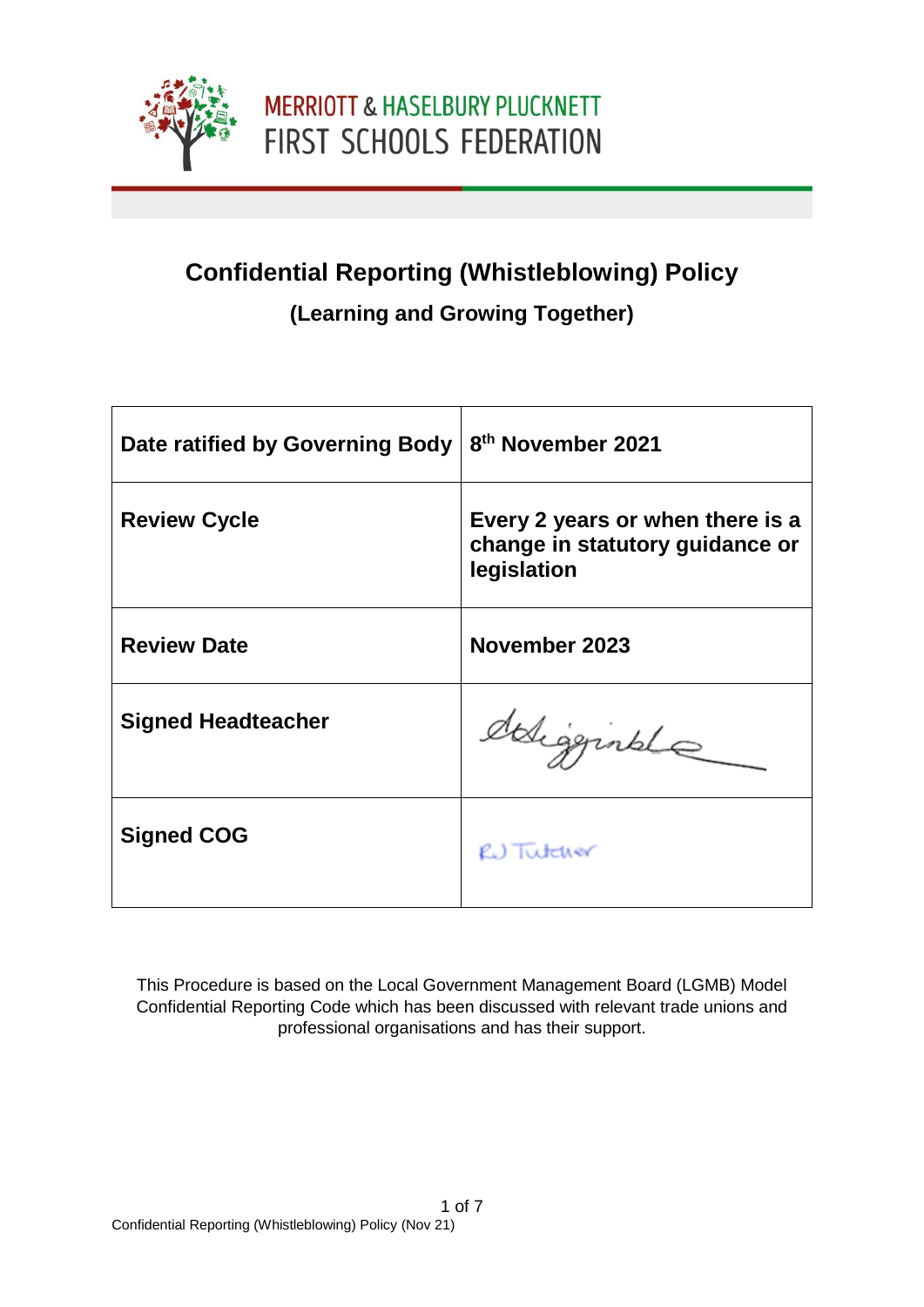

## **MERRIOTT & HASELBURY PLUCKNETT FIRST SCHOOLS FEDERATION**

#### **CONTENTS**

- 1. [Introduction](#page-1-0)
- 2. [Aims and Scope of the Code](#page-2-0)
- 3. [How to Raise a Concern](#page-3-0)
- 4. [How the School/LA Will Respond](#page-4-0)
- 5. How the Matter [Can Be Taken Further](#page-5-0)
- 6. [Anonymous Allegations](#page-5-1)
- 7. [Harassment or Victimisation](#page-6-0)
- 8. [Confidentiality](#page-6-1)
- 9. [False Allegations](#page-6-2)
- 10. [The Responsible Officer](#page-6-3)

#### **1. Introduction.**

<span id="page-1-0"></span>a. Merriott and Haselbury First Schools Federation is committed to the highest possible standards of openness, probity and accountability. In line with that commitment we wish to encourage employees, and others that we deal with, who have serious concerns about any aspect of the school's work to come forward and voice those concerns.

b. Employees are often the first to realise that there may be something seriously wrong within the school. However, they may not express their concerns because they feel that speaking up would be disloyal to their colleagues or to the school. They may also fear harassment or victimisation. In these circumstances it may be easier to ignore the concern rather than report what may just be a suspicion of malpractice.

c. This Confidential Reporting Code is intended to encourage and enable employees to raise concerns within the school rather than overlooking a problem or 'blowing the whistle' outside. This Code makes it clear that employees can do so without fear of victimisation, subsequent discrimination or disadvantage. The Federation is committed to listening to concerns, taking them seriously and ensuring that they are dealt with promptly and fairly.

d. The Code applies to all employees and those contractors working for the school on our premises, for example agency staff, trainees on vocational / work experience, consultants, builders, drivers.

e. The Code is in addition to the School's Complaints Procedure and other statutory reporting procedures.

f. The Code is based on the LGMB Model Confidential Reporting Code which has been discussed with the relevant trade unions and professional organisations and has their support.

g. In addition to the school's commitment to protect employees who raise concerns, the Public Interest Disclosure Act 1998 provides a worker with potential protection from detriment and dismissal for making a 'qualifying disclosure'. The Act encourages workers to raise matters internally with employers and where an internal whistleblowing policy exists, it steers the worker to use this. (Note: there are legal requirements for 'qualifying disclosures' to be protected under the Act.) In addition, an employee who raises a concern under this Code and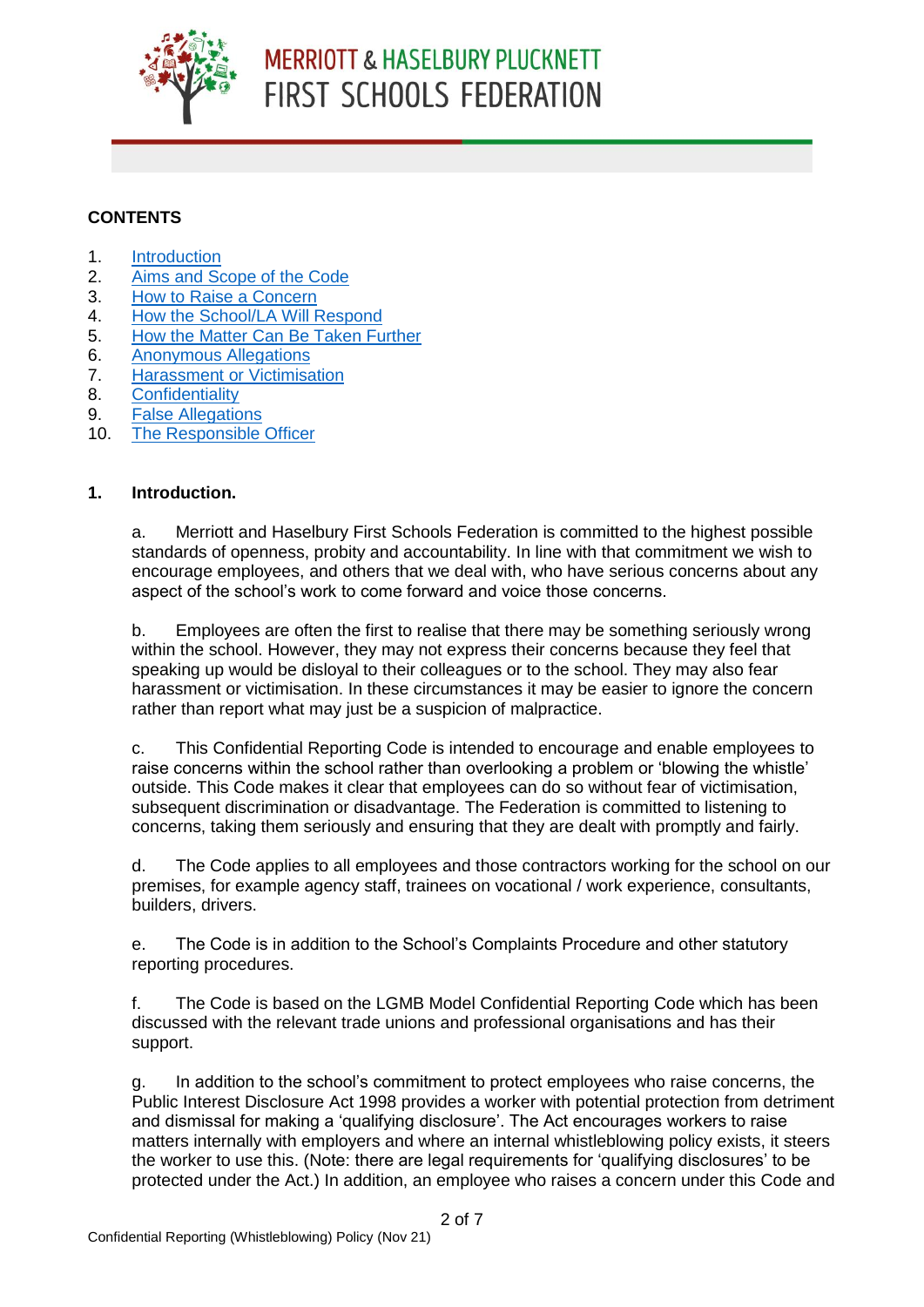

reasonably believes the disclosure is in the public interest will be protected from any claim of defamation by the Council's insurance policy.

#### **2. Aims and Scope of The Code.**

<span id="page-2-0"></span>a. This Code aims to:

i) encourage you to feel confident in raising serious concerns and to question and act upon concerns about practice;

ii) provide avenues for you to raise concerns and receive feedback on any action taken;

iii) ensure that you receive a response to your concerns and that you are aware of how to pursue them if you are not satisfied;

iv) reassure you that you will be protected from possible reprisals or victimisation if you have a reasonable belief that you have made any disclosure you have made to be in the public interest.

b. There is a Grievance procedure in place for you to raise a concern relating to your own employment. This Confidential Reporting Code is intended to cover major concerns reasonably believed to be in the public interest that fall outside the scope of other procedures. These include:

i) conduct which is an offence or a breach of the law;

ii) disclosures related to miscarriages of justice;

iii) health and safety risks, including actions likely to cause physical danger to any person or to give rise to a risk of significant damage to property;

- iv) damage to the environment;
- v) the unauthorised use of public funds;
- vi) possible fraud, corruption and bribery;<sup>1</sup>
- vii) sexual or physical abuse;
- viii) other unethical conduct;

ix) failure to take reasonable steps to report and rectify any situation which is likely to give rise to a significant, avoidable cost or loss of income to the school or would otherwise seriously prejudice the school;

x) abuse of power or the use of school powers and authority for any unauthorised or ulterior purpose.

c. This is not a comprehensive list but is intended to illustrate the range of issues which might be raised under this Code.

d. Thus, serious concerns which you have about any aspect of service provision or the conduct of employees or governors of the school or others acting on behalf of the school can be reported under the Confidential Reporting Code. This may be something that:

i) makes you feel uncomfortable in terms of known standards, your experience or the standards you believe the school subscribes to;

- ii) is against Standing Orders and school policies;
- iii) falls below established standards of practice;

-

<sup>1</sup> Note for maintained schools: Somerset County Council has an anti-fraud and corruption strategy which sets out the LA's stance on fraud and corruption. The strategy (which is available from the County Council) provides guidance to employees on action to prevent or report on malpractice or the perception of malpractice.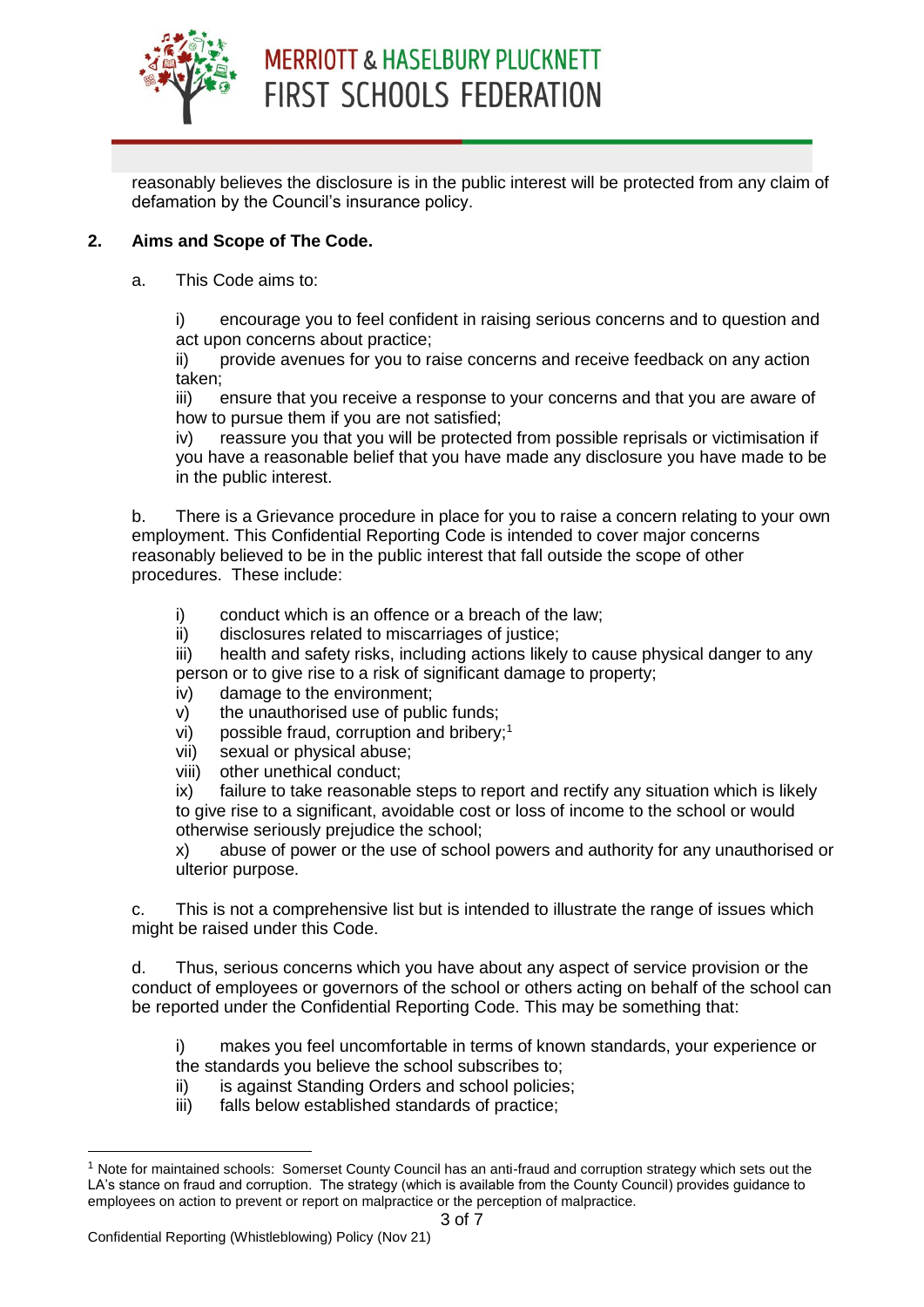

iv) amounts to improper conduct.

e. The school provides guidance to employees on the standards it expects from its employees through the policies agreed by the school, for example:

- i) Codes of Conduct.
- ii) Health and Safety Policy.
- iii) Equality Policy.
- iv) Anti-Fraud and Corruption Policy.
- v) Gifts and Hospitality Policy.
- vi) Anti-Bribery Policy.

f. Guidance is also provided through procedures, agreed with the relevant recognised trade unions and professional associations, for addressing poor standards which include:

- i) Disciplinary Procedure.
- ii) Grievance Procedure.

g. This Code does not replace the School's Complaints Procedure or reporting requirements linked to safeguarding.

#### **3. How to raise a concern.**

<span id="page-3-0"></span>a. As a first step, you should normally raise concerns with your immediate manager or their line manager. This depends, however, on the seriousness and sensitivity of the issues involved and who is suspected of the malpractice. For example, if you believe that management (a member or members of the school management team) is involved, you should approach one of the following:

- i) The Headteacher. Anne Higginbotham [ahigginbotham@educ.somerset.gov.uk](mailto:ahigginbotham@educ.somerset.gov.uk)
- ii) The Chair of Governors. Jill Tutcher [rtutcher@educ.somerset.gov.uk](mailto:rtutcher@educ.somerset.gov.uk)

b. In LA maintained schools if these channels have been followed but you continue to have concerns or believe that those listed above are implicated then you should approach one of the following:

- i) The Finance Controls and Standards Manager for any financial irregularities.
- ii) The HR Advisory Team for any employment issues.
- iii) Director of Children's Service.

c. Concerns may be raised verbally or in writing. You will need to include the background and history of the concern (giving relevant details, eg, names, dates) and the reason why you are particularly concerned about the situation. When raising a concern, you must declare any personal interest you have in the matter.

d. The earlier you express the concern, the easier it is to take action.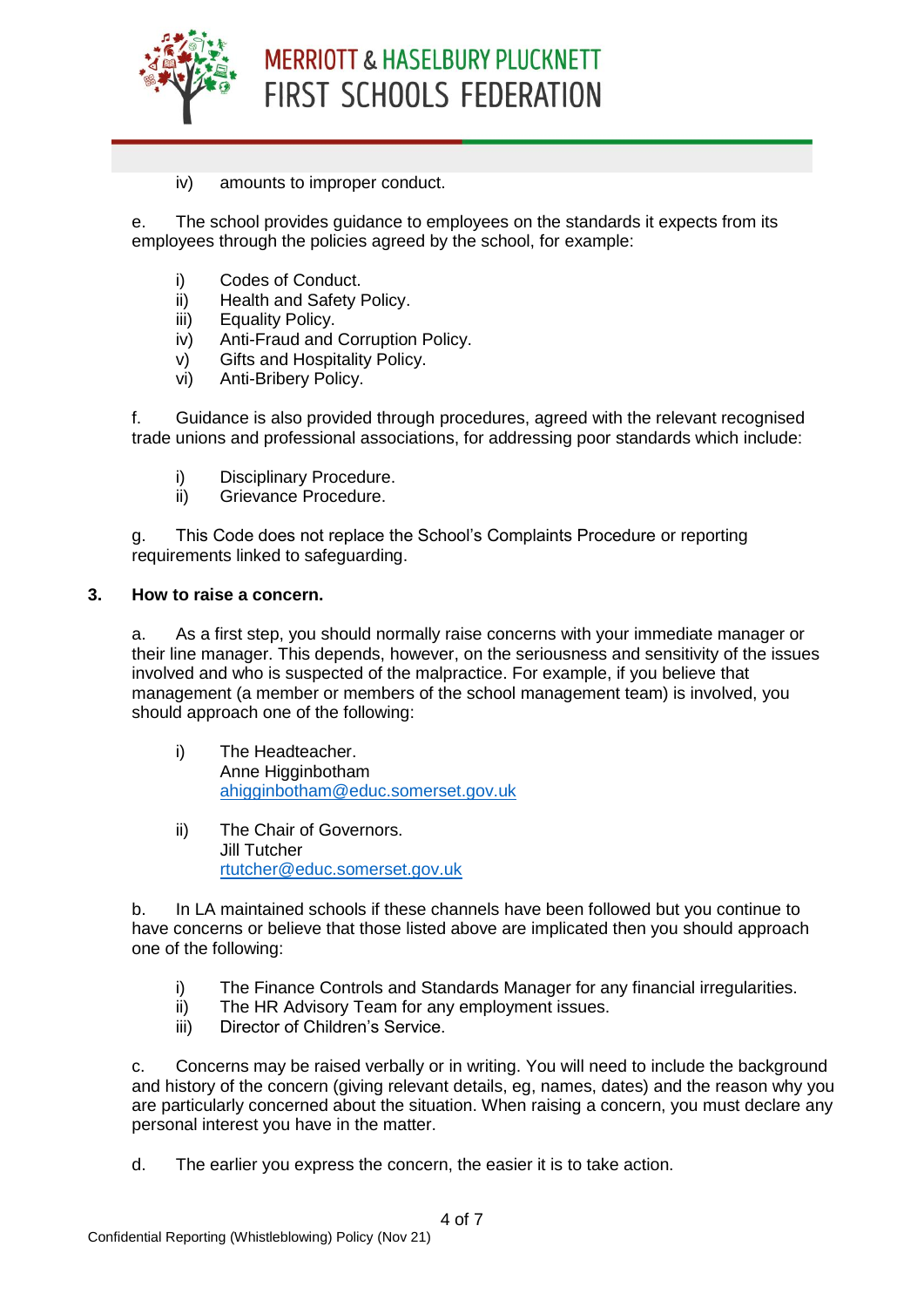

e. Although you are not expected to prove beyond doubt the truth of an allegation, you will need to demonstrate that there are reasonable grounds for a concern. However, you must not attempt to investigate a concern or accuse individuals directly.

f. Advice and guidance on how to pursue matters of concern may be obtained from:

- i) HR Advisory Service (01823 355992).
- ii) Officers within South West Audit Partnership, Finance (01823 355299).
- iii) Your trade union / professional association representative.

iv) The NSPCC whistleblowing helpline is also available for staff who do not feel able to raise concerns regarding child protection failures internally. Staff can call 0800 028 0285 – line is available from 8:00 AM to 8:00 PM, Monday to Friday and email: [help@nspcc.org.uk.](mailto:help@nspcc.org.uk)

g. You may wish to consider discussing your concern with a colleague first and you may find it easier to raise the matter if there are two (or more) of you who have had the same experience or concerns.

h. You may invite your trade union/professional association representative or work colleague to be present during any meetings or interviews in connection with the concerns you have raised. Meetings can be arranged off-site if you wish.

#### <span id="page-4-0"></span>**4. How the Federation / LA Will Respond.**

a. The Federation / LA will respond to your concerns. Do not forget that testing out your concerns is not the same as either accepting or rejecting them.

b. The action taken by the Federation / LA will depend on the nature of the concern. Where appropriate, the matters raised may:

- i) be investigated by the LA or Internal Audit;
- ii) be referred to the Police;
- iii) be referred to the Regional Schools Commissioner;
- iv) be referred to an external auditor;
- v) form the subject of an independent inquiry;
- vi) be dealt with under a more appropriate School procedure.

c. In order to protect individuals and those accused of misdeeds or possible malpractice, initial enquiries will be made to decide whether an investigation is appropriate and, if so, what form it should take. The overriding principle which the Federation / LA will have in mind is the public interest. Concerns or allegations which fall within the scope of specific procedures (for example, child protection or discrimination issues or financial irregularities) will normally be referred for consideration under those procedures.

- d. Some concerns may be resolved by agreed action without the need for investigation.
- e. If urgent action is required this will be taken before any investigation is conducted.
- f. Within ten working days, the person with whom you raised the concern will write to you:
	- i) acknowledging that the concern has been received;
	- $\overline{ii}$  indicating how they propose to deal with the matter;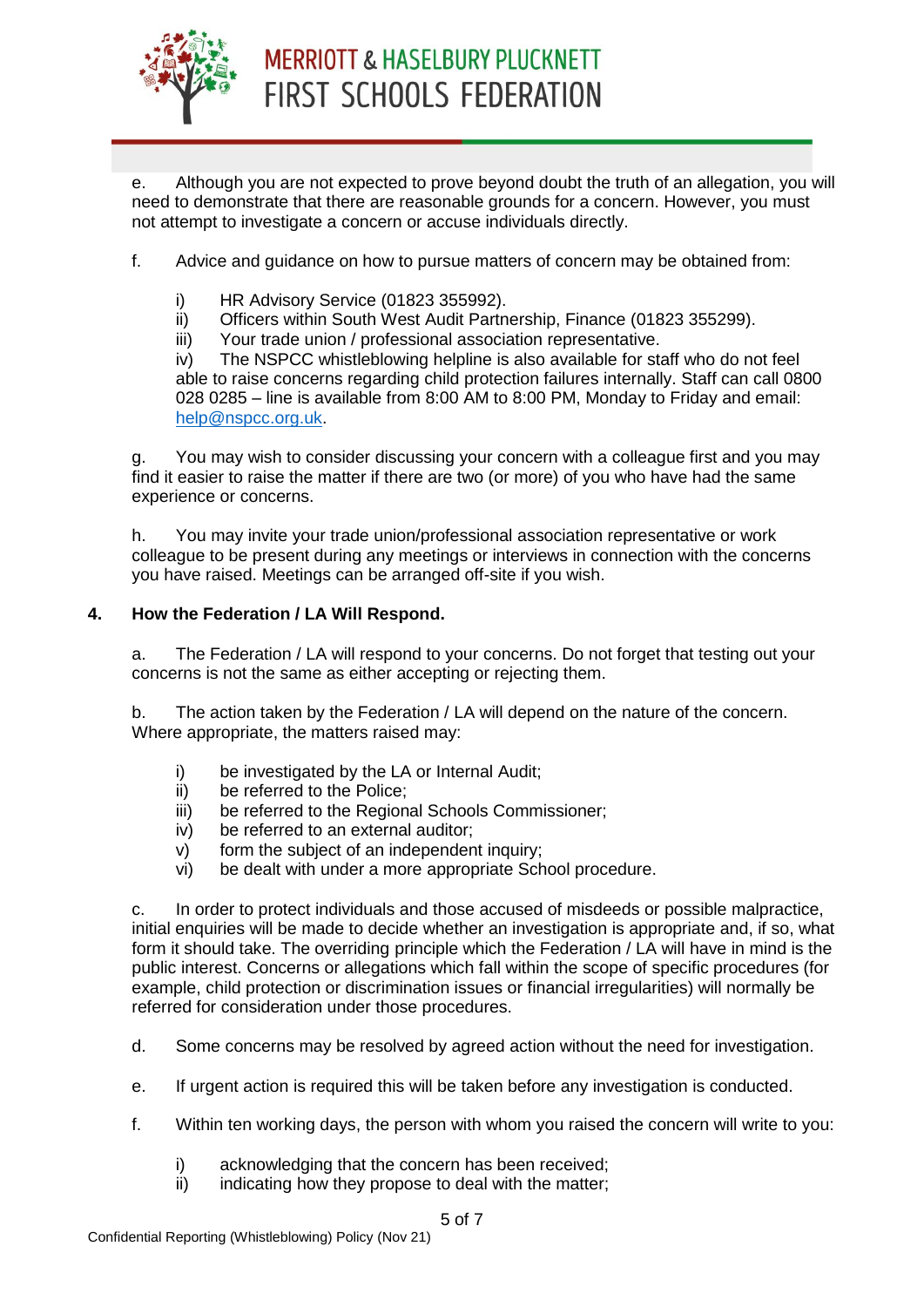

- iii) giving an estimate of how long it will take to provide a final response;
- iv) telling you whether any initial enquiries have been made;
- v) supplying you with information on staff support mechanisms;
- vi) telling you whether further investigations will take place, and if not, why not.

g. The amount of contact between the people considering the issues and you will depend on the nature of the matters raised, the potential difficulties involved and the clarity of the information provided. If necessary, further information will be sought from you.

h. The Federation takes steps to minimise any difficulties which you may experience as a result of raising a concern. For example, if you are required to give evidence the Federation / LA will arrange for you to receive advice about the procedure.

i. The Federation / LA accepts that you need to be assured that the matter has been properly addressed and you will be informed of the final outcome of the investigation. In some circumstances, however, it may not be possible to reveal the full details where this relates to personal issues involving a third party or legal constraints.

j. If you make an allegation that you reasonably believe is in the public interest but it is not confirmed by the investigation, no action will be taken against you.

#### <span id="page-5-0"></span>**5. How the Matter can be taken further.**

a. This Code is intended to help you raise concerns you may have within the Federation / LA. Hopefully, you will be satisfied with any action taken. If you are not, there are other people you can contact and these are:

- i) the External Auditor:
- ii) vour trade union / professional association:

iii) relevant professional bodies or regulatory organisations (for example Health and Safety Executive, OFSTED, Department for Education);

- iv) the Police;
- v) your own solicitor.

b. If you do take the matter outside the School / LA, you should ensure that you do not misuse confidential information. The person you contact should be able to advise you on this.

c. The Code, in line with the legislation, provides protection for employees who raise concerns internally. It is inconsistent with the satisfactory operation of the Code to pursue such concerns with the media (newspapers, TV, radio, etc) and employees who do so are unlikely to be protected by the provisions of the Public Interest Disclosure Act, and may be subject to disciplinary action.

#### **6. Anonymous Allegations.**

<span id="page-5-1"></span>a. This Code encourages you to put your name to your allegation whenever possible.

b. Concerns expressed anonymously or through a third party are much less powerful and may not be possible to investigate. The person to whom the concern is initially reported may discuss it with the County Council's Monitoring Officer (LA maintained schools), and it will be at their joint discretion as to whether the concern will be considered further.